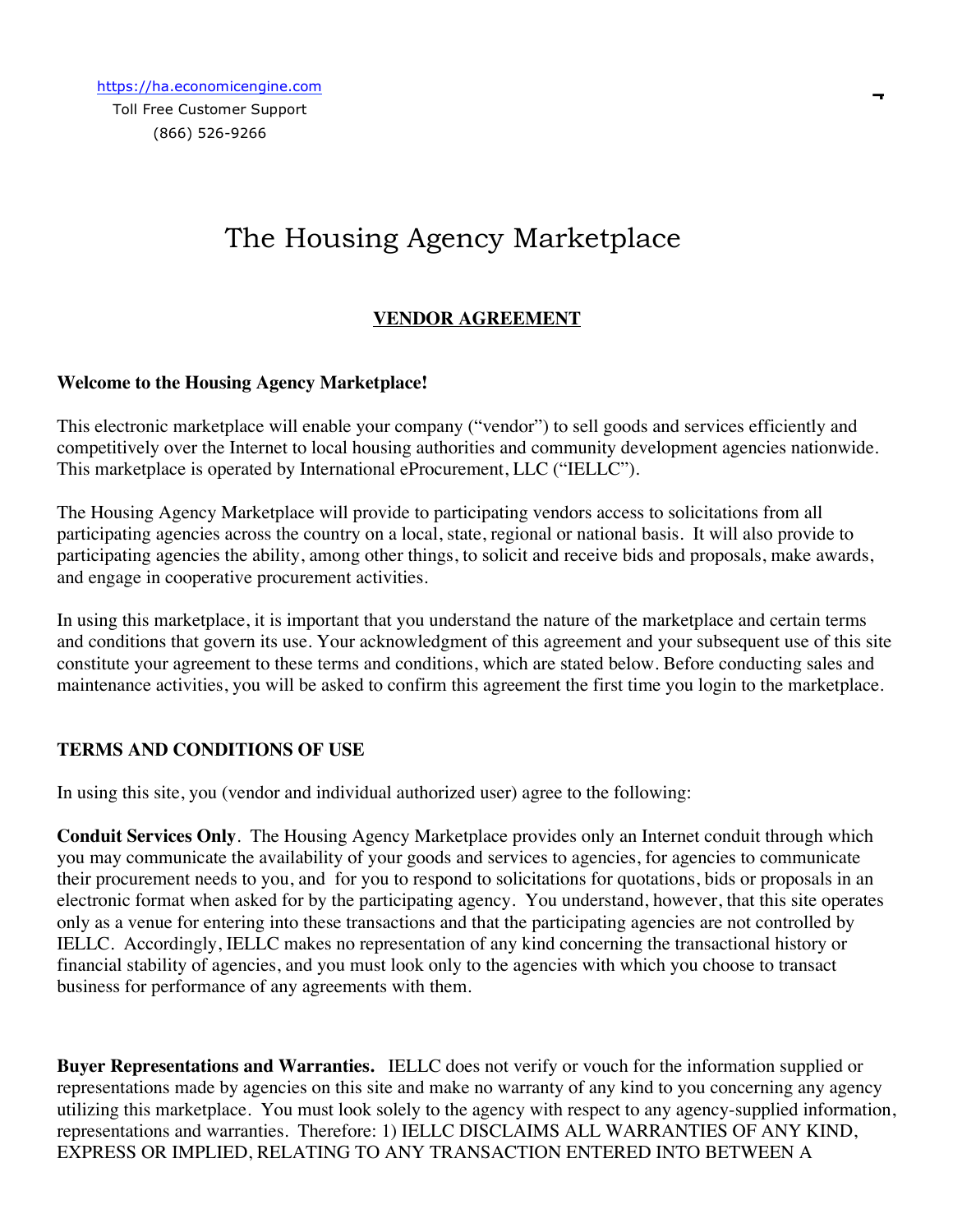PARTICIPATING AGENCY AND A VENDOR, INCLUDING WITHOUT LIMITATION IMPLIED WARRANTIES OF MERCHANTABILITY, FITNESS FOR A PARTICULAR PURPOSE OR INTENDED USE, AND NONINFRINGEMENT OF INTELLECTUAL PROPERTY RIGHTS; AND 2) IELLC FURTHER DISCLAIMS ALL WARRANTIES OR REPRESENTATIONS, EXPRESS OR IMPLIED, CONCERNING INFORMATION SUPPLIED, OR REPRESENTATIONS MADE, BY ANY AGENCY.

**Coded Access**. The Housing Agency Marketplace is available only to registered vendors. Accordingly, access to the marketplace is limited to vendors having assigned access codes and passwords. In addition, only authorized vendor personnel who hold individual authorization codes may make sales on the marketplace. You agree not to divulge your vendor access code, password or any individual authorization code to anyone outside your company. If you allow either code or password to fall into the hands of an unauthorized person, IELLC has no way of detecting unauthorized use of your codes and is not responsible for such unauthorized use of the marketplace. PLEASE SAFEGUARD YOUR ACCESS AND AUTHORIZATION CODES. Unauthorized users of this marketplace may be subject to both civil and criminal prosecution under state and federal law.

**Availability of the Site.** While every effort will be made to keep the site operating during all scheduled hours of operation, no guarantee of uninterrupted operation can be given. You agree that the services provided on this site are provided as is and that neither you nor your company will have any claim against IELLC as a result of any non-availability of the site at a particular time or times or any failure of the marketplace to operate as intended.

**Vendor Responsibility.** You understand and agree that you assume full and sole responsibility for the use of this site. If you are dissatisfied with any aspect of this site or the services it provides, your remedy is to either cease using the site or to deliver to the Housing Agency Marketplace any recommendations for improving the marketplace. YOU AGREE THAT YOU HAVE, AND WILL HAVE, NO CLAIM OR RIGHT OF ACTION OF ANY KIND AGAINST IELLC IN CONNECTION WITH THE HOUSING AGENCY MARKETPLACE OR YOUR USE OF THIS MARKETPLACE.

**Information You Provide.** You agree that any information you provide about yourself or your company when registering to use the Housing Agency Marketplace or subsequent to registration is true, accurate, current, and complete and that you will maintain and update that information to ensure that it remains true, accurate, current and complete. If IELLC suffers any claim or incurs any liability as a result of (i) information entered into the site by users of your company's account or (ii) a breach of any warranty you make to any agency, your company will indemnify IELLC against such claim or liability including costs and attorneys fees incurred in defending against it.

**Security.** IELLC uses industry-standard security measures, including encryption, to safeguard any information you may provide to us on our website. Your company has the responsibility to manage your internal security by safeguarding your company's password and establishing your own internal security procedures, as you would for paper transactions, to assure the proper use of the marketplace. In the event of any compromise in the security of the marketplace, you agree to immediately report the same to IELLC and a new password will be assigned for your company's use. However, please remember that perfect security does not exist on the Internet, and IELLC does not and cannot guarantee that information will in all cases remain secure.

**Responsibility for Sales Activities.** You agree that the full responsibility for the sales process lies with your company. It is solely your responsibility when using this marketplace to comply with all applicable local, state and federal statutes, ordinances, regulations, and policies governing the sales of goods or services by your company. IELLC shall have no responsibility for ensuring that sales of goods or services using this marketplace will comply with such laws, ordinances, regulations, and policies. As in a paper sales transaction, the vendor, in using the marketplace, has the responsibility solely and exclusively for the sale including, but not limited to, the following: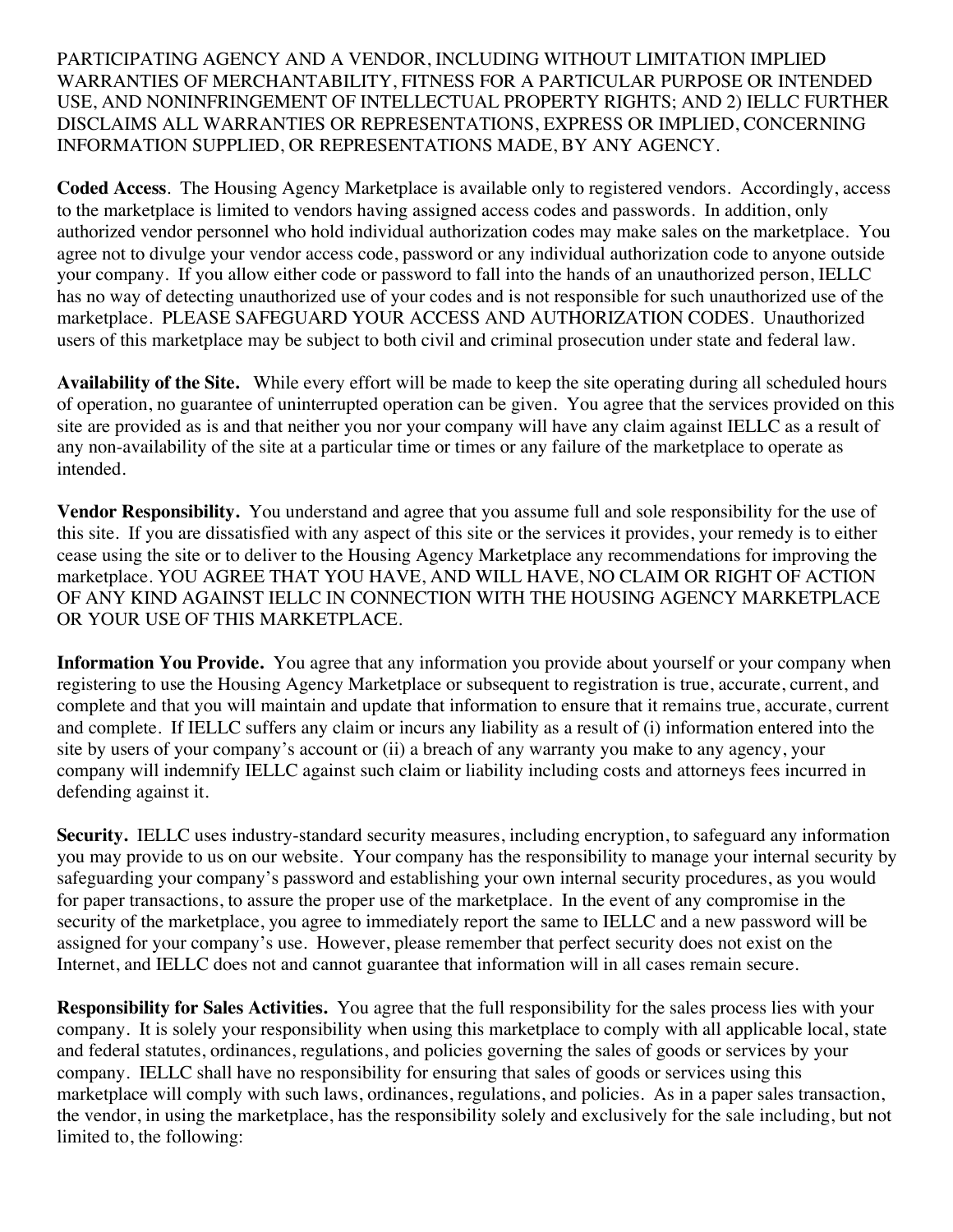- Preparing and assuring the completeness of any bids, quotes or proposals
- Selecting appropriate procurement opportunities
- Compliance with all applicable legal requirements
- Establishing and adhering to the terms and conditions of contracts
- Assuring proper authorization to enter into a contract and the proper administration of any resulting contract
- Maintaining the security and the integrity of the procurement process

**Disclosure of Fees**. There are no costs for a vendor to receive solicitations from any one agency of your choice. If you decide to select one of the other marketing levels, then you agree to pay the annual fee based on the Marketing Level you select. You agree to pay IELLC any yearly marketing / communication fees outlined on the Fee Information Page (located on the Sign Up Now Vendor Page, or in the Service Level area on the software menu once you are logged in). These fees are only for one year at a time. You will receive an invoice on the anniversary date, at which time you may decide whether to renew your membership for another year, or to decline. We do not retain Credit Card information. IELLC reserves the right to change its fees at any time for any reason; provided, however, that IELLC will give at least 30 days notice of such change.

**Privacy Policy.** This is how we handle information we learn about you from your visit to our site.

The information we receive depends on what you do when visiting our site. If you visit our site to read or download information, we collect and store only the following information about you: the name of the domain and host through which you access the Internet (for example, aol.com if you are connecting from an America Online account), and the date and time you access our site. We use this information to measure the number of visitors to different sections of our site, so that we can make our site more useful to our visitors. If you actively participate in using or providing any of the services offered through the site, we collect and store the personally identifiable information needed to facilitate this participation (typically your name, company name, mailing address, and email address). We do not share this personally identifiable information with any third parties. We do, however, share aggregate transactional information.

"Cookies" are files or pieces of information sent to your browser when you visit a website, and you will find them at most sites. Most browsers are initially set to accept cookies. If you would prefer, you can set your browser to refuse cookies or to alert you when cookies are being sent so that you can flush them from your browser if you object to their presence. There are two types of cookies: persistent and non-persistent.

Persistent cookies are stored on the hard drive of your computer, and remain there until they expire or you delete them. They are used to provide tailored information to a return visitor to the site by remembering what pages the visitor has viewed previously. *We do not use persistent cookies on this site.*

Non-persistent cookies are used during a particular session, but are not stored on your computer's hard drive when the session is over. The information is stored only temporarily and is used primarily for technical reasons such as ease of navigation, authentication of passwords, placing samples in a shopping cart, and so on. *We do use non-persistent cookies to enhance your visit to this site; these cookies disappear automatically as soon as you end your session.*

If you wish to use a link to another website or to do business with another user of the site, you may be asked by the other user to provide certain confidential information. You agree not to hold IELLC responsible for any loss or damage of any sort incurred as a result of any such disclosure to another user through the site.

You may choose to send personally identifying information to other sites you have linked to through our site. We do not control the collection or use of this information, and make no representations about the privacy policies of other sites.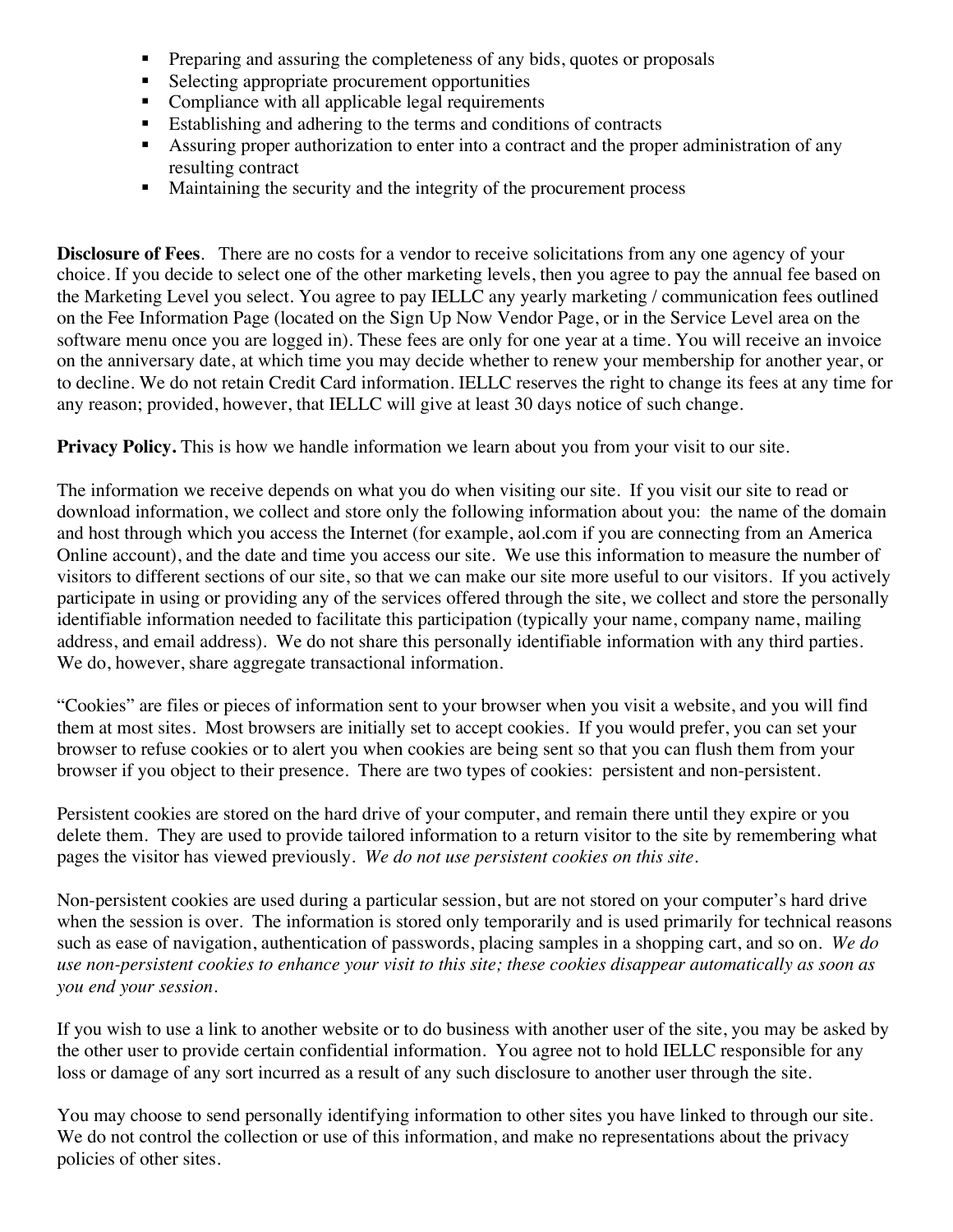We do not sell your company information to any outside source. We will however send you emails monthly with information as to how to increase your exposure to our participating agencies located within your marketplace, along with information about other IELLC Marketplaces. We do this for two reasons, one to make sure you are aware of other potential opportunities for your company, along with making sure we keep our database current for our participating agencies. As you will use your email as your login, we will disable the particular email if we receive a true bounce back.

**Reselling or Transfer**. You agree not to resell or transfer your right to use the Housing Agency Marketplace to anyone, and you will not allow your access code or password to be used by any other company or unauthorized person. If another person using your access code or password uses the marketplace, your company will be legally responsible for any contract or liability that may result from the use of your access code or password.

**Access to Internet.** You agree that in order to use this marketplace you must: 1) provide and pay for your own access to the Internet, and 2) provide all equipment necessary for you to make the connection to the Internet.

**Interference with Others.** You agree not to use the site in a manner that would restrict or inhibit any other party's use of the services.

**LINKS TO OTHER SITES.** THIS SITE MAY LINK YOU TO OTHER SITES ON THE INTERNET. THESE LINKS ARE PROVIDED FOR YOUR CONVENIENCE BUT THE SITES TO WHICH THE LINKS CONNECT ARE NOT UNDER IELLC'S CONTROL. YOU UNDERSTAND AND AGREE THAT THE LINKING OF THE MARKETPLACE TO OTHER SITES DOES NOT MEAN THAT THESE SITES ARE ENDORSED BY **IELLC**, AND **IELLC** IS NOT RESPONSIBLE FOR THE LEGALITY, ACCURACY OR ANY OTHER ASPECT OF THE OPERATION OR CONTENT OF ANY SITES TO WHICH LINKS ARE PROVIDED.

**Copyright** - **How you May Use the Content of this Site.** The content of this site ("Content") is protected by copyright under both United States and foreign laws. You may download, use, and copy the materials found on the site for your internal business use only, provided that all copies that you make of the material must bear any copyright ("Copyright © 2015 International eProcurement, LLC. All rights reserved."), trademark, or other proprietary notice located on the site which pertains to the material being copied. This material is not for republication. Except as authorized in this paragraph, you are not being granted a license under any copyright, trademark, patent, or other intellectual property right in the material or the services, processes, or technology described therein. IELLC and/or any third party owner of such rights retain all such rights. Also you may not sell or modify the Content or reproduce, display, publicly perform, distribute, or otherwise use the Content in any way for any public or commercial purpose. The use of the Content on any other website or in a networked computer environment for any purpose is prohibited. None of the Content, including any software, may be reverse engineered, disassembled, decompiled, reproduced, transcribed, stored in a retrieval marketplace, translated into any language or computer language, retransmitted in any form or by any means, resold, or redistributed without the prior written consent of IELLC, except as described herein.

Nothing in this paragraph prohibits you from printing, using or reproducing any records or reports of your transactions using the Housing Agency Marketplace.

**Framed Links.** You may not create framed links to the site without express written permission from IELLC.

**Termination.** IELLC reserves the right to terminate your access to this marketplace site or to any or all of its services at any time. In event of such termination IELLC shall have no responsibility to notify any users of this marketplace.

**Changes to Terms and Conditions of Use.** IELLC may from time to time amend these Terms and Conditions of Use. In the event of any such amendment, an email will be sent to all existing users of the marketplace at